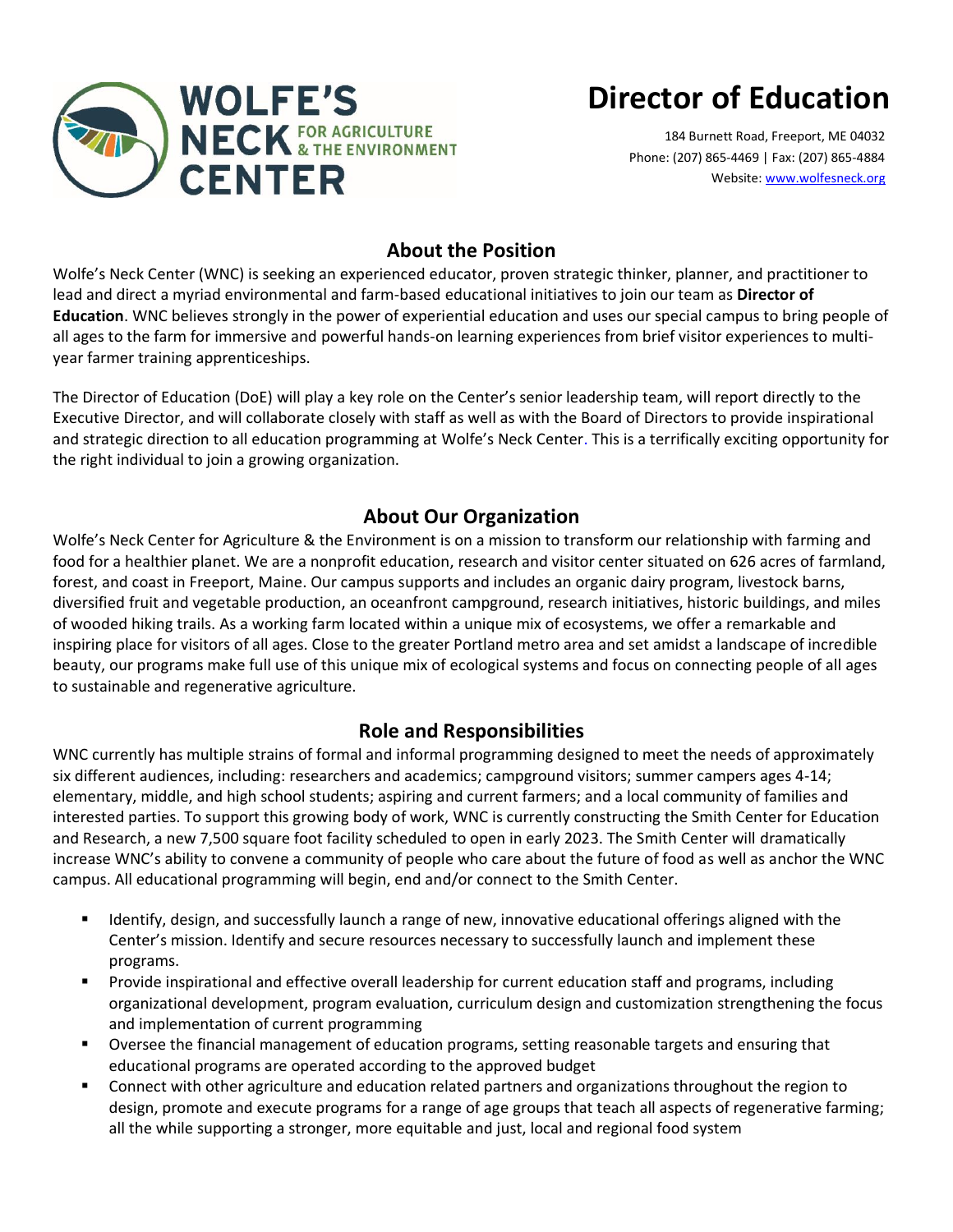- Work closely with other staff to identify, seek and secure targeted grant funding that supports strategic organizational objectives and facilitates program growth and impact
- Design, implement and evaluate regular program reviews to ensure the Education program's goals and learning outcomes are met
- Work closely with other departments (agriculture, research, development, visitor services) to ensure that education programs are well integrated and taking advantage of possible organizational synergies
- Work closely with staff and board to center justice, equity, diversity and inclusion into all education programs and initiatives
- Maintain a strong working knowledge of the latest developments in the fields of food systems and agriculture, as well as experiential education, and evolve and improve program curriculum to ensure that WNC maintains a high standard for program delivery and effectiveness
- Be proactive in developing and managing relationships with key partner organizations, including other nonprofits and schools, to help strengthen existing programs and identify opportunities for new programs
- Work closely with staff, board, and consultants to design and create physical spaces that facilitate learning for program participants and visitors. This includes passive and interactive learning opportunities at WNC and through digital means

### **Skills and Qualifications**

- Ten–plus years progressive, relevant leadership and management including in an experiential education setting
- A strong interest in and knowledge of the food system, regenerative agriculture, and the environment
- A demonstrated passion for the field of experiential education and to inspiring future generations
- Strong desire to be part of a dynamic, entrepreneurial work environment and a growing, farm-based non-profit organization
- Bachelors Degree in Education, Agriculture, Environmental, or a related field. Related Advanced degree is desired but not required
- Strong interpersonal skills and public communication abilities, including excellent customer service and management ability with a diverse workforce, as well as writing and public speaking skills
- Strong organizational abilities, time management skills and ability to effectively plan across the program season, and to prioritize and manage multiple projects
- Demonstrated entrepreneurial skills, including the ability to successfully design and launch new initiatives
- Energetic, dynamic, and engaging personality
- **E** Ability to work well independently as a member of a high functioning team and develop effective working relationships with people from a variety of backgrounds
- Ability to be flexible to the changing needs of a vibrant and growing entrepreneurial organization, and to work well under pressure
- Must be able to work a variable work schedule, which includes occasional work on weekends
- All new hires are required to provide proof of COVID-19 vaccination (including booster) for employment. Wolfe's Neck Center follows Maine CDC guidelines for COVID-19 protocols and expects all employees to be willing to adhere to those safety measures.

**Wolfe's Neck Center is an Equal Opportunity Employer** and does not discriminate based on race, color, religion, sex, gender identity, gender expression, sexual orientation, age, size, national origin, disability, or any other protected characteristic as established by law. WNC strives to foster an inclusive workplace. People from diverse backgrounds are encouraged to apply.

#### **Compensation**

The Director of Education is a full-time, year-round position. The salary range for this position is \$70,000 - \$80,000. As a full-time employee, the DoE is eligible for benefits offered by Wolfe's Neck Center, including: 100% employer-paid health insurance, dental insurance, paid vacation and holidays and our retirement savings plan.